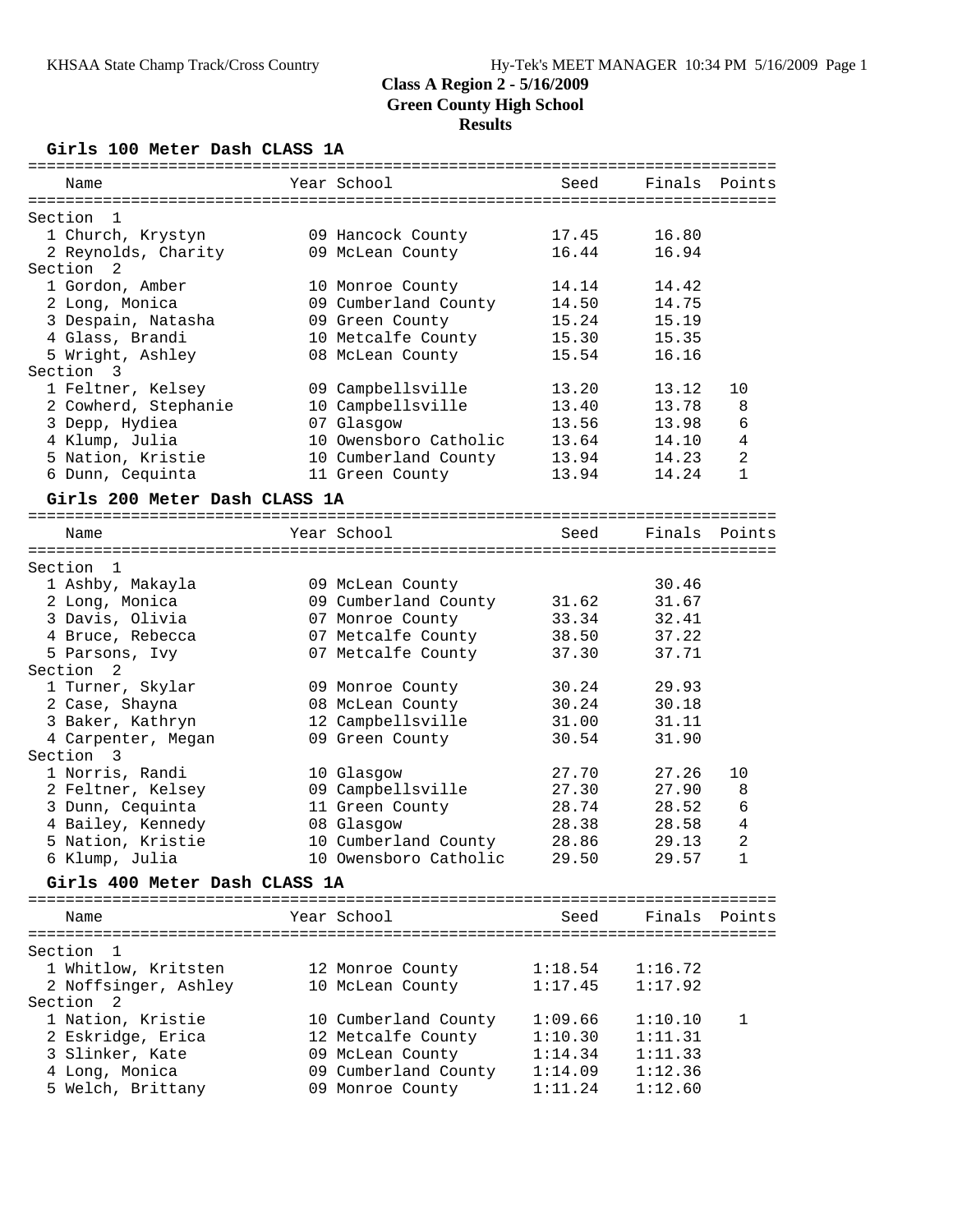| Girls 400 Meter Dash CLASS 1A        |                                        |                    |                    |                              |
|--------------------------------------|----------------------------------------|--------------------|--------------------|------------------------------|
| 6 Bell, Delsie                       | 10 Green County                        | 1:12.36            | 1:17.68            |                              |
| Section<br>3                         |                                        |                    |                    |                              |
| 1 McManaway, Macie                   | 08 Hancock County                      | 1:03.82            | 1:03.85            | 10                           |
| 2 Rogers, Katherine                  | 11 Glasgow                             | 1:07.20            | 1:05.60            | 8                            |
| 3 Dooper, Stephanie                  | 09 Owensboro Catholic                  | 1:07.45            | 1:06.23            | 6                            |
| 4 Gettings, Cheyenne                 | 10 Green County                        | 1:06.04            | 1:06.48            | $\overline{4}$               |
| 5 Foushee, Kylie                     | 11 Glasgow                             | 1:09.16            | 1:10.00            | $\overline{a}$               |
| 6 Rates, Beth                        | 08 Hancock County                      | 1:08.82            | 1:18.95            |                              |
| Girls 800 Meter Run CLASS 1A         |                                        |                    |                    |                              |
| Name                                 | Year School                            | Seed               | Finals             | Points                       |
|                                      |                                        |                    |                    |                              |
| Section<br>1                         |                                        |                    |                    |                              |
| 1 Deaton, Raegan                     | 11 Green County                        | 2:22.81            | 2:24.56            | 10                           |
| 2 Swihart, Rebecca                   | 11 Hancock County                      | 2:49.00            | 2:45.61            | 8                            |
| 3 Blake, Jessica                     | 12 McLean County                       | 2:47.46            | 2:46.81            | 6                            |
| 4 Hurst, Dayla                       | 10 Metcalfe County                     | 2:56.30            | 2:50.10            | 4                            |
| 5 Powers, Rebecca                    | 12 Hancock County                      | 2:47.21            | 2:50.15            | $\overline{a}$               |
| 6 Green, Rachel                      | 09 McLean County                       | 2:53.74            | 2:50.89            | 1                            |
| 7 Parson, Shawna                     | 10 Green County                        | 3:04.20            | 3:01.10            |                              |
| 8 Alexander, Lauren                  | 09 Glasgow                             | 3:04.00            | 3:01.16            |                              |
| 9 Jones, Kayla                       | 09 Monroe County                       | 3:20.00            | 3:06.77            |                              |
| 10 Acree, Holly                      | 10 Metcalfe County                     | 3:05.60            | 3:09.85            |                              |
| 11 Foushee, Ashton                   | 07 Glasgow                             | 3:09.00            | 3:12.05            |                              |
| Girls 1600 Meter Run CLASS 1A        |                                        |                    |                    |                              |
|                                      |                                        |                    |                    |                              |
| Name                                 | Year School                            | Seed               | Finals             | Points                       |
|                                      |                                        |                    |                    |                              |
| 1 Deaton, Raegan                     | 11 Green County                        | 5:30.95            | 5:38.81            | 10                           |
| 2 Shofner, Baylee                    | 09 Green County                        | 6:02.30            | 6:05.17            | 8                            |
| 3 Swihart, Rebecca                   | 11 Hancock County                      | 5:59.16            | 6:13.69            | 6                            |
| 4 Hurst, Dayla                       | 10 Metcalfe County                     | 6:23.40            | 6:18.37            | $\overline{4}$<br>$\sqrt{2}$ |
| 5 Estes, Kensey                      | 09 Hancock County                      | 6:03.50            | 6:34.24            | $\mathbf{1}$                 |
| 6 Scott, Morgan                      | 07 McLean County                       | 6:28.78            | 6:36.10<br>6:43.71 |                              |
| 7 Jones, Kendall<br>8 Dempsey, Chloe | 09 Monroe County                       | 6:50.60            | 6:52.59            |                              |
|                                      | 07 McLean County<br>10 Metcalfe County | 6:30.14<br>7:14.90 |                    |                              |
| 9 Acree, Holly                       |                                        | 7:09.00            | 6:52.88<br>7:07.19 |                              |
| 10 Alexander, Lauren                 | 09 Glasgow<br>10 Monroe County         | 7:47.00            | 7:43.22            |                              |
| 11 Bartley, Hannah                   |                                        |                    |                    |                              |
| Girls 3200 Meter Run CLASS 1A        |                                        |                    |                    |                              |
| Name                                 | Year School                            | Seed               | Finals             | Points                       |
|                                      |                                        |                    |                    |                              |
| 1 Shepherd, Baylee                   | 07 Green County                        | 13:30.26           | 13:13.88           | 10                           |
| 2 Frank, Molly                       | 08 Green County                        | 13:06.90           | 13:26.82           | 8                            |
| 3 Estes, Kensey                      | 09 Hancock County                      | 14:03.02           | 13:44.78           | 6                            |
| 4 Hurst, Dayla                       | 10 Metcalfe County                     | 15:24.60           | 14:10.90           | 4                            |
| 5 Neal, Rachel                       | 07 McLean County                       | 14:39.44           | 14:25.29           | $\overline{2}$               |
| 6 Powers, Rebecca                    | 12 Hancock County                      | 14:35.86           | 15:21.46           | $\mathbf{1}$                 |
| 7 Warren, Taylor                     | 07 McLean County                       | 15:40.84           | 18:23.91           |                              |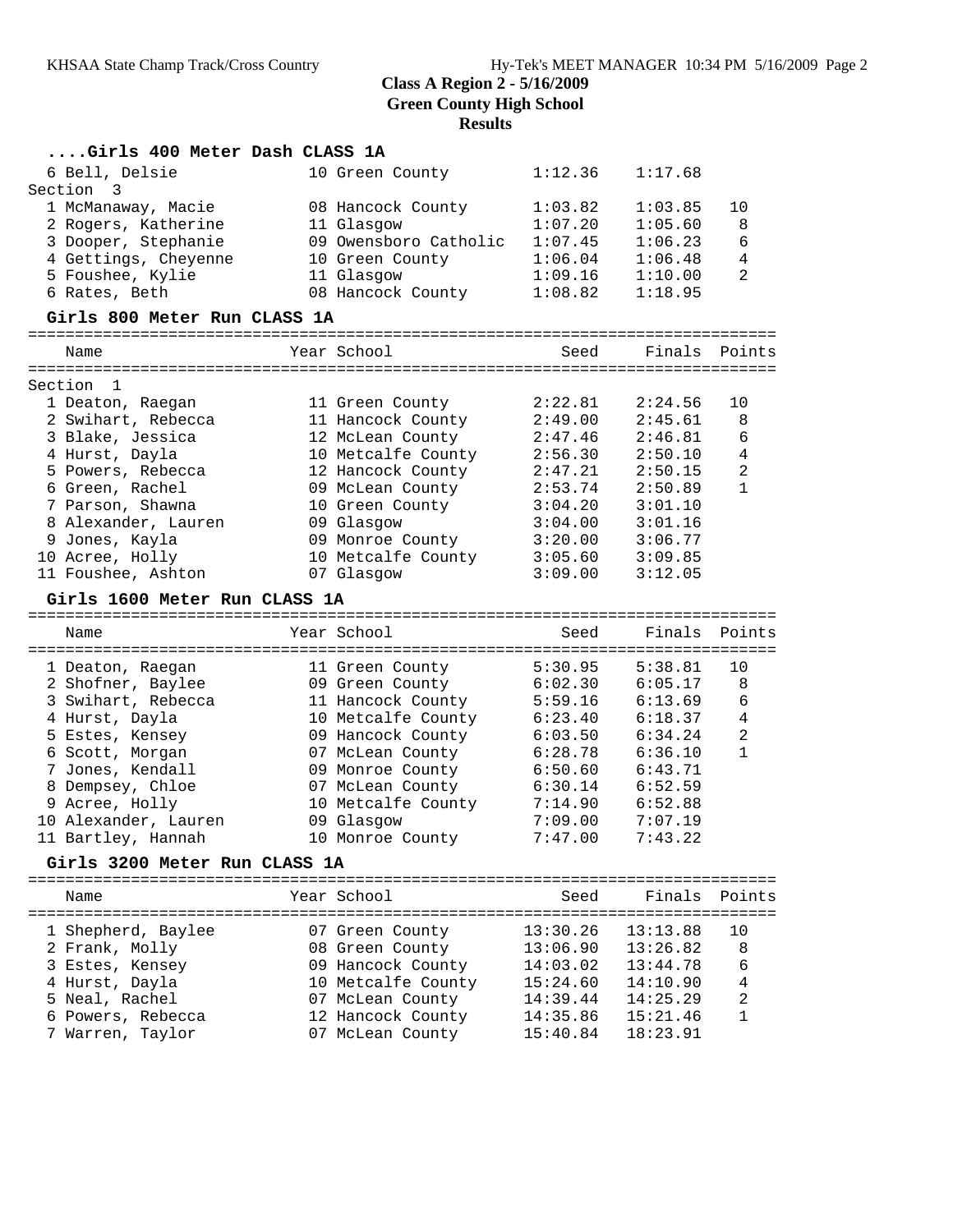#### **Girls 100 Meter Hurdles CLASS 1A**

| Name                                     | Year School                   | Seed           | Finals      | Points       |
|------------------------------------------|-------------------------------|----------------|-------------|--------------|
| 1 Robertson, Emily                       | 08 Metcalfe County            | 20.70          | 20.14       | 6            |
| 2 Young, Brittany                        | 08 Green County               | 20.24          | 20.42       | 2            |
| 3 Burden, Chloe                          | 08 McLean County              | 20.80          | 20.73       |              |
| Section 2                                |                               |                |             |              |
| 1 Logsdon, Chelsey                       | 10 McLean County              | 18.74          | 18.52       | 10           |
| 2 Murphy, Kaylee                         | 10 Owensboro Catholic         | 18.78          | 18.83       | 8            |
| 3 Bartley, Shelby                        | 09 Monroe County              | 19.54          | 20.28       | 4            |
| 4 Crider, Erica                          | 09 Campbellsville             | 20.20          | 20.45       | $\mathbf{1}$ |
| 5 Swindle, Courtney                      | 09 Glasgow                    | 19.70          | 20.94       |              |
| 6 Bradley, Katlan                        | 08 Glasgow                    | 20.20          | 21.83       |              |
| Girls 300 Meter Hurdles CLASS 1A         |                               |                |             |              |
| Name                                     | Year School                   | Seed           | Finals      | Points       |
|                                          |                               |                |             |              |
| Section<br>$\overline{1}$                |                               |                |             |              |
| 1 Murphy, Kaylee                         | 10 Owensboro Catholic         | 59.24          | 1:03.24     | 1            |
| 2 Burden, Chloe                          | 08 McLean County              | 1:12.64        | 1:08.75     |              |
| Section<br>- 2                           |                               |                |             |              |
| 1 Young, Brittany                        | 08 Green County               | 52.44          | 53.44       | 10           |
| 2 Crider, Erica                          | 09 Campbellsville             | 56.70          | 55.08       | 8            |
| 3 Robertson, Emily                       | 08 Metcalfe County            | 57.90          | 55.44       | 6            |
| 4 Bradley, Katlan                        | 08 Glasgow                    | 58.00          | 55.45       | 4            |
|                                          |                               |                |             |              |
| 5 Swindle, Courtney<br>-- McFee, Kayla   | 09 Glasgow<br>09 Green County | 58.44<br>55.64 | 59.81<br>FS | 2            |
|                                          |                               |                |             |              |
|                                          |                               |                |             |              |
| Girls 4x100 Meter Relay CLASS 1A         |                               |                |             |              |
| School                                   |                               | Seed           | Finals      | Points       |
| Section 1                                |                               |                |             |              |
| 1 Cumberland County                      |                               |                | 1:06.71     |              |
| 1) King, Alonna 11                       | 2) Spivey, Kelsey 07          |                |             |              |
| 3) Schoolcraft, Logan 07                 | 4) Poindexter, Monica 07      |                |             |              |
| 2 Metcalfe County                        |                               | 1:03.30        | 1:13.08     |              |
|                                          | 2) Henline, Shelby 10         |                |             |              |
| 1) Parsons, Ivy 07                       |                               |                |             |              |
| 3) Bruce, Rebecca 07                     | 4) Morrison, Mohogany 10      |                |             |              |
| 5) Bennett, Brittany 10<br>Section<br>-2 | 6) Glass, Brandi 10           |                |             |              |
|                                          |                               |                |             |              |
| 1 Glasgow                                |                               | 54.12          | 54.29       | 10           |
| 1) Bailey, Kennedy 08                    | 2) Martin, Amber 12           |                |             |              |
| 3) McCathron, Breyanna 10                | 4) Norris, Randi 10           |                |             |              |
| 5) Woods, Emilee 09                      | 6) Depp, Hydiea 07            |                |             |              |
| 2 Campbellsville                         |                               | 54.75          | 54.69       | 8            |
| 1) Crider, Erica 09                      | 2) Cowherd, Stephanie 10      |                |             |              |
| 3) Smith, Denika 09                      | 4) Feltner, Kelsey 09         |                |             |              |
| 5) Baker, Kathryn 12                     | 6)                            |                |             |              |
| 3 Owensboro Catholic                     |                               | 55.94          | 55.62       | 6            |
| 1) Dooper, Stephanie 09                  | 2) Klump, Julia 10            |                |             |              |
| 3) Knott, Cassie 10                      | 4) Wheatley, Rachel 09        |                |             |              |
| 5) Murphy, Kaylee 10                     | 6) McCubbins, Morgan 10       |                |             |              |
| 7) Yevincy, Lauryn 10                    | 8)                            |                |             |              |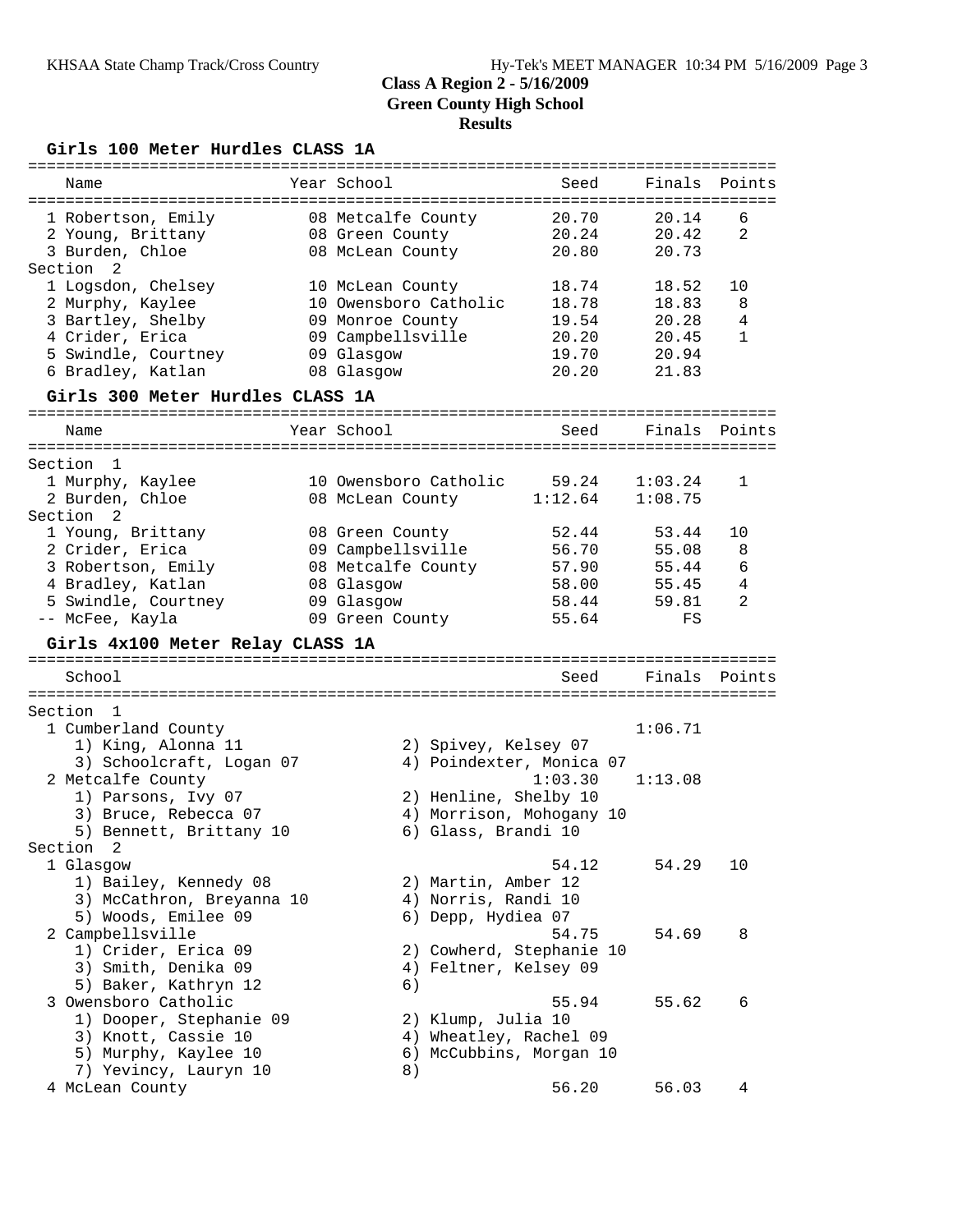# **....Girls 4x100 Meter Relay CLASS 1A**

| 1) Rice, Sydney 08<br>3) Hazelip, Sarah 10<br>5) Slinker, Kate 09 |    | 2) Hinton, Emma 10<br>4) Case, Shayna 08<br>6) Matthews, Victoria 08 |         |        |
|-------------------------------------------------------------------|----|----------------------------------------------------------------------|---------|--------|
| 7) Logsdon, Chelsey 10<br>5 Green County                          |    | 8) Ashby, Makayla 09<br>56.84                                        | 57.15   | 2      |
| 1) Young, Brittany 08                                             |    | 2) Frost, Val 12                                                     |         |        |
| 3) Despain, Natasha 09<br>5) Sallee, Paige 10                     |    | 4) Dunn, Cequinta 11<br>6) Carpenter, Megan 09                       |         |        |
| 7) McFee, Kayla 09                                                |    | 8) Bell, Delsie 10                                                   |         |        |
| 6 Hancock County                                                  |    | 1:01.80                                                              | 57.62   | 1      |
| 1) Long, Jaclyn 11                                                |    | 2) Johnson, Tanisha 10                                               |         |        |
| 3) Chappell, Holly 09                                             |    | 4) Rates, Beth 08                                                    |         |        |
| 5) Powers, Rebecca 12                                             |    | 6) Church, Krystyn 09                                                |         |        |
| Girls 4x200 Meter Relay CLASS 1A                                  |    |                                                                      |         |        |
| School                                                            |    | Seed                                                                 | Finals  | Points |
|                                                                   |    |                                                                      |         |        |
| Section<br>1                                                      |    |                                                                      |         |        |
| 1 Cumberland County                                               |    | 2:14.05                                                              | 2:04.66 | 2      |
| 1) Nation, Kristie 10                                             |    | 2) Long, Monica 09                                                   |         |        |
| 3) Spivey, Kelsey 07<br>5) Poindexter, Monica 07                  |    | 4) Schoolcraft, Logan 07<br>6) King, Alonna 11                       |         |        |
| 2 Monroe County                                                   |    | 2:10.70                                                              | 2:07.38 | 1      |
| 1) Whitlow, Kritsten 12                                           |    | 2) Welch, Brittany 09                                                |         |        |
| 3) Bartley, Shelby 09                                             |    | 4) Davis, Olivia 07                                                  |         |        |
| Section<br>-2                                                     |    |                                                                      |         |        |
| 1 Glasgow                                                         |    | 1:54.60                                                              | 1:51.19 | 10     |
| 1) Bailey, Kennedy 08                                             |    | 2) Depp, Hydiea 07                                                   |         |        |
| 3) Holgate, Hannah 11                                             |    | 4) Norris, Randi 10                                                  |         |        |
| 5) Woods, Emilee 09                                               |    | 6) Smith, Shatal 11                                                  |         |        |
| 2 Campbellsville                                                  |    | 1:55.58                                                              | 1:55.47 | 8      |
| 1) Cowherd, Stephanie 10                                          |    | 2) Smith, Denika 09                                                  |         |        |
| 3) Feltner, Kelsey 09                                             |    | 4) Baker, Kathryn 12                                                 |         |        |
| 5) Crider, Erica 09                                               | 6) |                                                                      |         |        |
| 3 Green County                                                    |    | 1:56.61                                                              | 1:55.62 | 6      |
| 1) Young, Brittany 08                                             |    | 2) Frost, Val 12                                                     |         |        |
| 3) Gettings, Cheyenne 10<br>5) Despain, Natasha 09                |    | 4) Dunn, Cequinta 11<br>6) Carpenter, Megan 09                       |         |        |
| 7) McFee, Kayla 09                                                |    | 8) Deaton, Raegan 11                                                 |         |        |
| 4 Hancock County                                                  |    | 1:59.80                                                              | 1:57.16 | 4      |
| 1) Rates, Beth 08                                                 |    | 2) Long, Jaclyn 11                                                   |         |        |
| 3) Chappell, Holly 09                                             |    | 4) McManaway, Macie 08                                               |         |        |
| 5) Johnson, Tanisha 10                                            | 6) | Swihart, Rebecca 11                                                  |         |        |
| 7) Powers, Rebecca 12                                             | 8) |                                                                      |         |        |
| 5 Metcalfe County                                                 |    | 2:06.40                                                              | 2:07.50 |        |
| 1) Shirley, Lanisha 10                                            |    | 2) Eskridge, Erica 12                                                |         |        |
| 3) Glass, Brandi 10                                               |    | 4) Morrison, Mohogany 10                                             |         |        |
| 5) Robertson, Emily 08                                            |    | 6) Bennett, Brittany 10                                              |         |        |
| 7) Henline, Shelby 10                                             |    | 8) Bruce, Rebecca 07                                                 |         |        |
| 6 McLean County                                                   |    | 1:58.84                                                              | 2:09.29 |        |
| 1) Slinker, Kate 09                                               |    | 2) Matthews, Victoria 08                                             |         |        |
| 3) Noffsinger, Ashley 10                                          |    | 4) Burden, Chloe 08                                                  |         |        |
| 5) Case, Shayna 08<br>7) Blake, Latasha 10                        |    | 6) Gish, Emilee 08                                                   |         |        |
|                                                                   | 8) |                                                                      |         |        |
|                                                                   |    |                                                                      |         |        |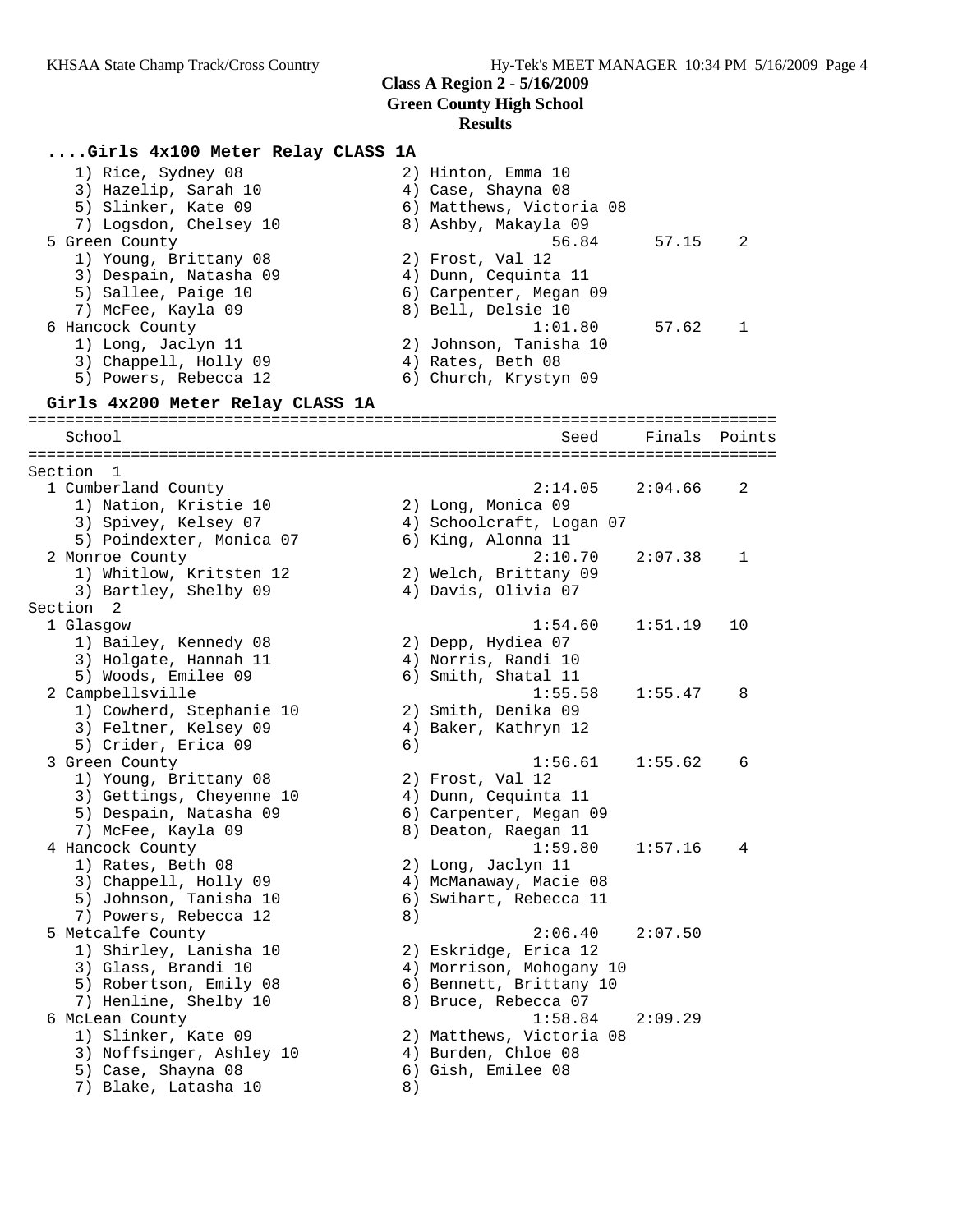### **Class A Region 2 - 5/16/2009**

**Green County High School**

# **Results**

#### **Girls 4x400 Meter Relay CLASS 1A**

| --------------<br>=============  |    | =======================  |          | ============== |
|----------------------------------|----|--------------------------|----------|----------------|
| School                           |    | Seed                     | Finals   | Points         |
| Section<br>-1                    |    |                          |          |                |
| 1 Metcalfe County                |    | 4:56.30                  | 4:53.50  | 1              |
| 1) Eskridge, Erica 12            |    | 2) Acree, Holly 10       |          |                |
| 3) Robertson, Emily 08           |    | 4) Shirley, Lanisha 10   |          |                |
| 5) Glass, Brandi 10              |    | 6) Bruce, Rebecca 07     |          |                |
| 7) Hurst, Dayla 10               |    | 8) Morrison, Mohogany 10 |          |                |
| Section<br>-2                    |    |                          |          |                |
| 1 Glasgow                        |    | 4:24.37                  | 4:25.20  | 10             |
| 1) Norris, Randi 10              |    | 2) Emberton, Taylor 11   |          |                |
| 3) Foushee, Kylie 11             |    | 4) Rogers, Katherine 11  |          |                |
| 5) Bailey, Kennedy 08            |    | 6) Holgate, Hannah 11    |          |                |
| 2 Green County                   |    | 4:27.06                  | 4:26.46  | 8              |
|                                  |    |                          |          |                |
| 1) Shofner, Baylee 09            |    | 2) Gettings, Cheyenne 10 |          |                |
| 3) McFee, Kayla 09               |    | 4) Deaton, Raegan 11     |          |                |
| 5) Young, Brittany 08            |    | 6) Sallee, Paige 10      |          |                |
| 7) Frost, Val 12                 | 8) |                          |          |                |
| 3 McLean County                  |    | 4:42.37                  | 4:35.88  | 6              |
| 1) Logsdon, Chelsey 10           |    | 2) Hinton, Emma 10       |          |                |
| 3) Rice, Sydney 08               |    | 4) Hazelip, Sarah 10     |          |                |
| 5) Blake, Jessica 12             |    | 6) Ashby, Makayla 09     |          |                |
| 7) Slinker, Kate 09              |    | 8) Case, Shayna 08       |          |                |
| 4 Hancock County                 |    | 4:38.46                  | 4:41.86  | 4              |
| 1) Long, Jaclyn 11               |    | 2) Chappell, Holly 09    |          |                |
| 3) McManaway, Macie 08           |    | 4) Swihart, Rebecca 11   |          |                |
| 5) Rates, Beth 08                |    | 6) Powers, Rebecca 12    |          |                |
| 7) Johnson, Tanisha 10           | 8) |                          |          |                |
| 5 Owensboro Catholic             |    | 4:53.68                  | 4:51.76  | 2              |
| 1) Dooper, Stephanie 09          |    | 2) Klump, Julia 10       |          |                |
| 3) Yevincy, Lauryn 10            |    | 4) McCubbins, Morgan 10  |          |                |
| 5) Wheatley, Rachel 09           |    | 6) Knott, Cassie 10      |          |                |
| 6 Monroe County                  |    | 4:54.00                  | 5:01.88  |                |
| 1) Welch, Brittany 09            |    | 2) Whitlow, Kritsten 12  |          |                |
| 3) Turner, Skylar 09             |    | 4) Bartley, Shelby 09    |          |                |
| Girls 4x800 Meter Relay CLASS 1A |    |                          |          |                |
|                                  |    |                          |          |                |
| School                           |    | Seed                     | Finals   | Points         |
| Section 1                        |    |                          |          |                |
| 1 Green County                   |    | 10:41.57                 | 11:01.90 | 10             |
| 1) Shofner, Baylee 09            |    | 2) Frank, Molly 08       |          |                |
|                                  |    |                          |          |                |
| 3) Shepherd, Baylee 07           |    | 4) Deaton, Raegan 11     |          |                |
| 5) Parson, Shawna 10             |    | 6) McFee, Kayla 09       |          |                |
| 2 Hancock County                 |    | 11:20.12                 | 11:13.26 | 8              |
| 1) Swihart, Rebecca 11           |    | 2) Estes, Kensey 09      |          |                |
| 3) Powers, Rebecca 12            |    | 4) McManaway, Macie 08   |          |                |
| 5) Chappell, Holly 09            |    | 6) Rates, Beth 08        |          |                |
| 3 Glasgow                        |    | 11:49.31                 | 11:15.24 | 6              |
| 1) Holgate, Hannah 11            |    | 2) Foushee, Kylie 11     |          |                |
| 3) Rogers, Katherine 11          |    | 4) Emberton, Taylor 11   |          |                |
| 5) Alexander, Lauren 09          |    | 6) Foushee, Ashton 07    |          |                |
| 4 McLean County                  |    | 11:22.47                 | 11:29.51 | 4              |
| 1) Green, Rachel 09              |    | 2) Slinker, Kate 09      |          |                |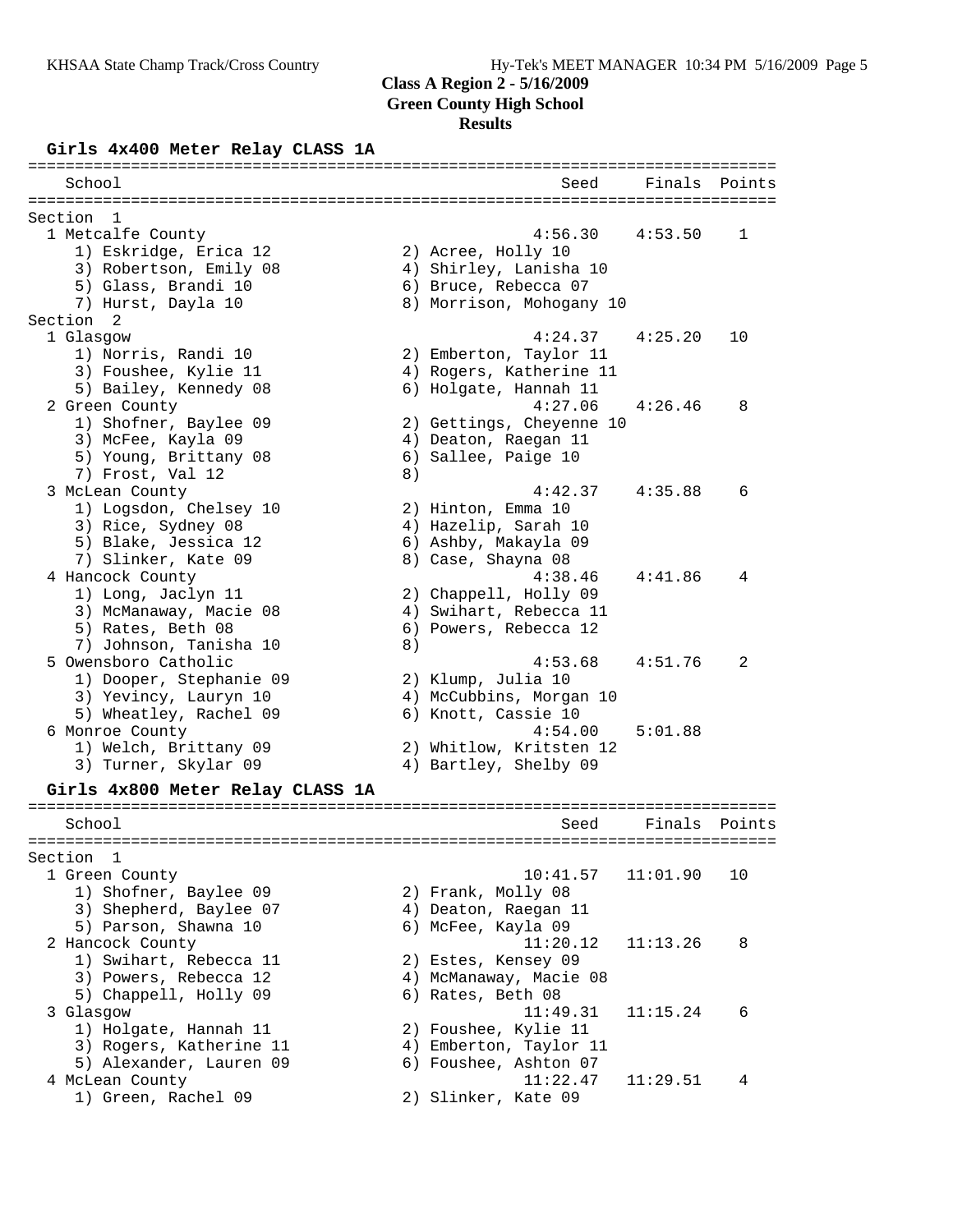================================================================================

# **....Girls 4x800 Meter Relay CLASS 1A**

| 3) Blake, Latasha 10 | 4) Blake, Jessica 12       |
|----------------------|----------------------------|
| 5) Scott, Morgan 07  | 6) Dempsey, Chloe 07       |
| 7) Ashby, Makayla 09 | 8) Neal, Rachel 07         |
| 5 Metcalfe County    | 2<br>$11:52.70$ $11:43.10$ |
| 1) Acree, Holly 10   | 2) Eskridge, Erica 12      |
| 3) Hurst, Dayla 10   | 4) Shirley, Lanisha 10     |
| 5) Glass, Brandi 10  | 6) Morrison, Mohogany 10   |
|                      |                            |

#### **Boys 100 Meter Dash CLASS 1A**

| Name                                                                                                                                                  | Year School                                                                                                         | Seed                                               | Finals                                             | Points                                                   |
|-------------------------------------------------------------------------------------------------------------------------------------------------------|---------------------------------------------------------------------------------------------------------------------|----------------------------------------------------|----------------------------------------------------|----------------------------------------------------------|
| 1 Taylor, Matthew<br>2 Head, Anthony<br>3 Kreisle, Karl<br>4 Henline, Robert<br>5 Rutledge, Austin<br>Section <sub>2</sub>                            | 12 Green County<br>10 McLean County<br>08 Hancock County<br>12 Metcalfe County<br>08 Metcalfe County                | 12.74<br>12.64<br>12.68<br>14.10<br>14.70          | 12.44<br>12.51<br>12.53<br>13.82<br>14.98          |                                                          |
| 1 Edwards, Collin<br>2 McCathron, James<br>3 Vickery, Dillion<br>4 Bickett, Will<br>5 Horn, Jacob<br>Section 3                                        | 11 Owensboro Catholic<br>09 Glasgow<br>10 Monroe County<br>09 Owensboro Catholic<br>12 Campbellsville               | 12.29<br>12.20<br>12.14<br>11.94<br>12.50          | 12.21<br>12.23<br>12.30<br>12.52<br>12.89          | 0.50                                                     |
| 1 McCubbin, Michael<br>2 Whitlow, Terrell<br>3 Cape, Dylan<br>4 Kendall, Tanner<br>5 Burton, Donovan<br>6 Doyle, Eric<br>Boys 200 Meter Dash CLASS 1A | 12 Campbellsville<br>10 Glasgow<br>10 Cumberland County<br>10 Monroe County<br>09 Green County<br>10 Hancock County | 11.30<br>11.40<br>11.47<br>11.54<br>11.24<br>11.93 | 11.27<br>11.35<br>11.45<br>11.51<br>11.62<br>12.21 | 10<br>8<br>6<br>$\overline{4}$<br>$\overline{a}$<br>0.50 |
| Name                                                                                                                                                  | Year School                                                                                                         | Seed                                               | Finals Points                                      |                                                          |
| Section 1<br>1 Kreisle, Karl<br>2 Head, Anthony<br>3 McMillian, Tyler<br>4 Rutledge, Austin<br>Section 2                                              | 08 Hancock County<br>10 McLean County<br>11 Monroe County<br>08 Metcalfe County                                     | 27.49<br>28.44<br>30.90                            | 25.70<br>26.28<br>27.62<br>31.13                   |                                                          |
| 1 Mittelberg, Ian<br>2 Stone, John<br>3 Basil, Chris<br>4 Horn, Jacob<br>5 Elrod, Tanner<br>Section 3                                                 | 12 Hancock County<br>11 Green County<br>10 Metcalfe County<br>12 Campbellsville<br>09 Monroe County                 | 25.44<br>25.54<br>26.80<br>27.00<br>27.34          | 24.79<br>25.98<br>27.31<br>27.41<br>28.30          | 2                                                        |
| 1 McCubbin, Michael<br>2 Whitlow, Terrell<br>3 Spivey, Kameron<br>4 Burton, Donovan<br>5 McCathron, James<br>6 Bickett, Will                          | 12 Campbellsville<br>10 Glasgow<br>11 Cumberland County<br>09 Green County<br>09 Glasqow<br>09 Owensboro Catholic   | 22.90<br>23.50<br>23.31<br>24.04<br>24.90<br>25.25 | 22.76<br>23.10<br>23.10<br>23.98<br>25.09<br>25.70 | 10<br>8<br>$\epsilon$<br>4<br>1                          |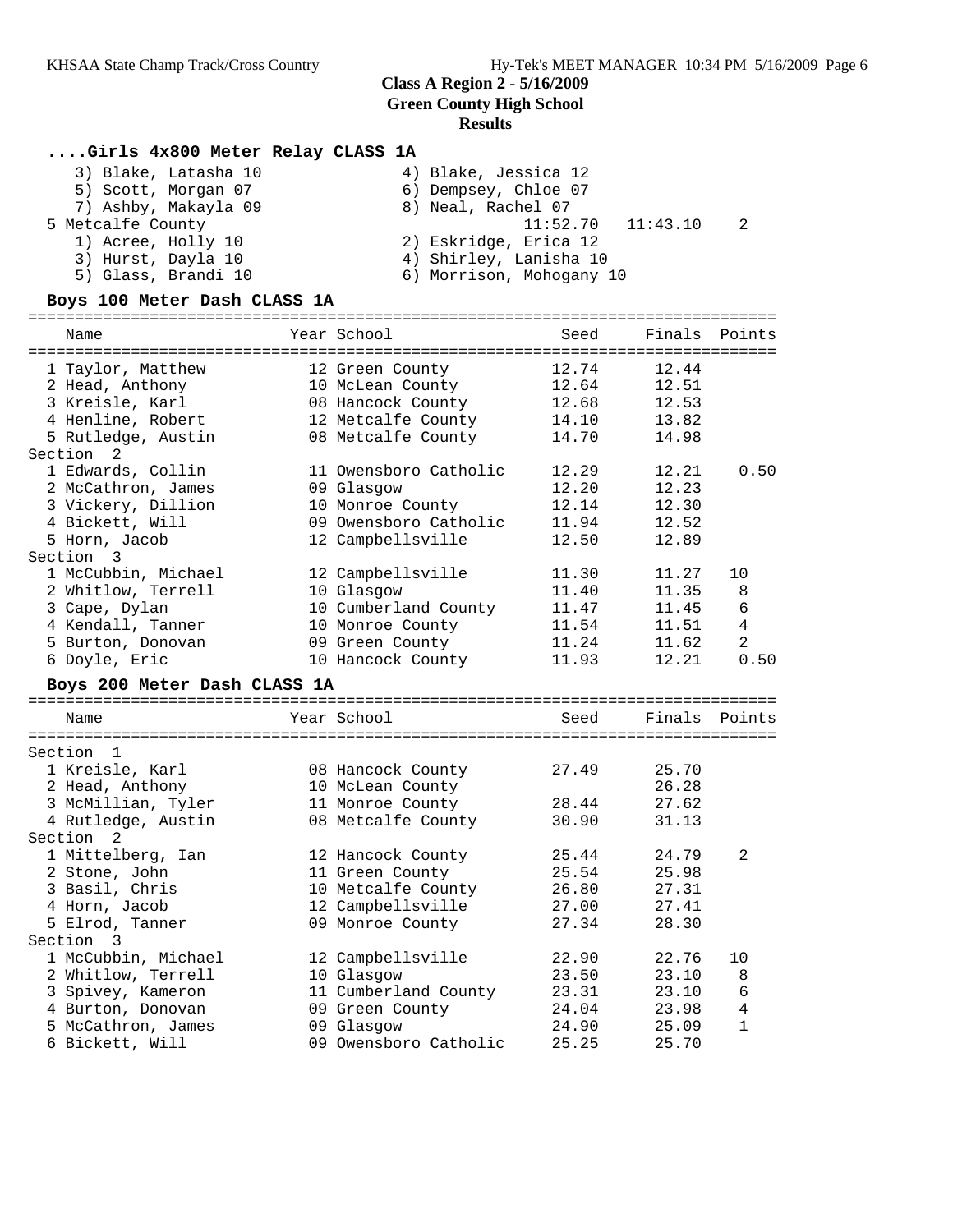**Boys 400 Meter Dash CLASS 1A**

| Name                         | Year School                              | Seed    | Finals  | Points       |
|------------------------------|------------------------------------------|---------|---------|--------------|
|                              |                                          |         |         |              |
| Section<br>1                 |                                          |         |         |              |
| 1 Fulkerson, Drew            | 10 Owensboro Catholic                    |         | 58.97   |              |
| 2 Lamer, Robbie              | 10 Campbellsville                        | 1:05.50 | 1:04.57 |              |
| Section <sub>2</sub>         |                                          |         |         |              |
| 1 Hall, Ben                  | 09 Cumberland County                     | 59.30   | 58.31   | 2            |
| 2 Wheeler, Zack              | 08 Glasgow                               | 1:01.20 | 58.92   | 1            |
| 3 Hedgepeth, Seth            | 07 Green County                          | 1:03.04 | 1:00.13 |              |
| 4 Elrod, Tanner              | 09 Monroe County                         | 1:01.14 | 1:00.43 |              |
| 5 Turley, Ben                | 11 McLean County                         | 1:02.15 | 1:01.37 |              |
| 6 Webb, Jordan               | 07 Cumberland County                     | 1:02.28 | 1:02.81 |              |
| Section<br>-3                |                                          |         |         |              |
| 1 McCubbin, Michael          | 12 Campbellsville                        | 52.90   | 53.27   | 10           |
| 2 Garrett, Ricky             | 11 Green County                          | 54.24   | 54.71   | 8            |
| 3 Lopez, Paul                | 10 Owensboro Catholic                    | 57.43   | 58.19   | 6            |
| 4 Kreisle, Karl              | 08 Hancock County                        | 56.82   | 58.20   | 4            |
| 5 Davis, Nathan              | 12 Monroe County                         | 57.64   | 1:01.59 |              |
| Boys 800 Meter Run CLASS 1A  |                                          |         |         |              |
| Name                         | Year School                              | Seed    | Finals  | Points       |
|                              |                                          |         |         |              |
| Section 1                    |                                          |         |         |              |
| 1 Buckner, Ricky             | 12 Campbellsville                        | 2:08.40 | 2:08.26 | 10           |
| 2 Kauffeld, Chase            | 10 Owensboro Catholic                    | 2:15.80 | 2:08.29 | 8            |
| 3 Despain, John              | 11 Green County                          | 2:07.37 | 2:09.02 | 6            |
| 4 McElveen, Cody             | 11 Hancock County                        | 2:14.55 | 2:12.04 | 4            |
| 5 Settles, Clay              | 09 Owensboro Catholic                    | 2:14.67 | 2:12.34 | 2            |
| 6 Roddy, Issac               | 12 Monroe County                         | 2:21.00 | 2:15.60 | $\mathbf{1}$ |
| 7 Gross, Justin              | 12 Hancock County                        | 2:12.58 | 2:16.15 |              |
| 8 Kelley, Chris              | 10 McLean County                         | 2:24.57 | 2:25.70 |              |
| 9 Williams, Keaton           | 10 Cumberland County                     | 2:29.36 | 2:26.39 |              |
| 10 Carpenter, Jake           | 10 McLean County                         |         | 2:27.91 |              |
| 11 White, Mark               | 10 Glasgow                               | 2:35.50 | 2:28.34 |              |
| 12 Lamer, Robbie             | 10 Campbellsville                        | 2:32.40 | 2:33.20 |              |
| 13 McIntyre, Landon          | 09 Cumberland County                     | 2:23.00 | 2:35.02 |              |
| 14 Welch, Tyler              | 12 Monroe County                         | 2:41.00 | 2:36.79 |              |
| 15 Henline, Robert           | 12 Metcalfe County                       | 2:54.30 | 2:43.09 |              |
| Boys 1600 Meter Run CLASS 1A |                                          |         |         |              |
| Name                         | Year School                              | Seed    | Finals  | Points       |
| 1 Kauffeld, Chase            | 10 Owensboro Catholic                    | 4:41.27 |         | 10           |
|                              |                                          |         | 4:45.03 |              |
| 2 Despain, John              | 11 Green County<br>10 Owensboro Catholic | 4:45.91 | 4:48.71 | 8            |
| 3 Thompson, Sam              |                                          | 4:53.44 | 5:03.75 | 6            |
| 4 McIntyre, Landon           | 09 Cumberland County                     | 5:18.47 | 5:19.61 | 4            |
| 5 Harris, Bradley            | 11 Campbellsville                        | 5:08.80 | 5:21.22 | 2            |
| 6 Mitchell, Tony             | 10 Hancock County                        |         | 5:27.00 | 1            |
| 7 Shirley, Jason             | 12 Metcalfe County                       | 5:30.70 | 5:27.41 |              |
| 8 Moore, Gaither             | 10 Green County                          | 5:19.20 | 5:32.20 |              |
| 9 Williams, Keaton           | 10 Cumberland County                     | 5:29.12 | 5:34.06 |              |

 10 Riggs, Evan 12 Campbellsville 5:36.10 5:43.45 11 White, Mark 10 Glasgow 5:39.30 5:46.33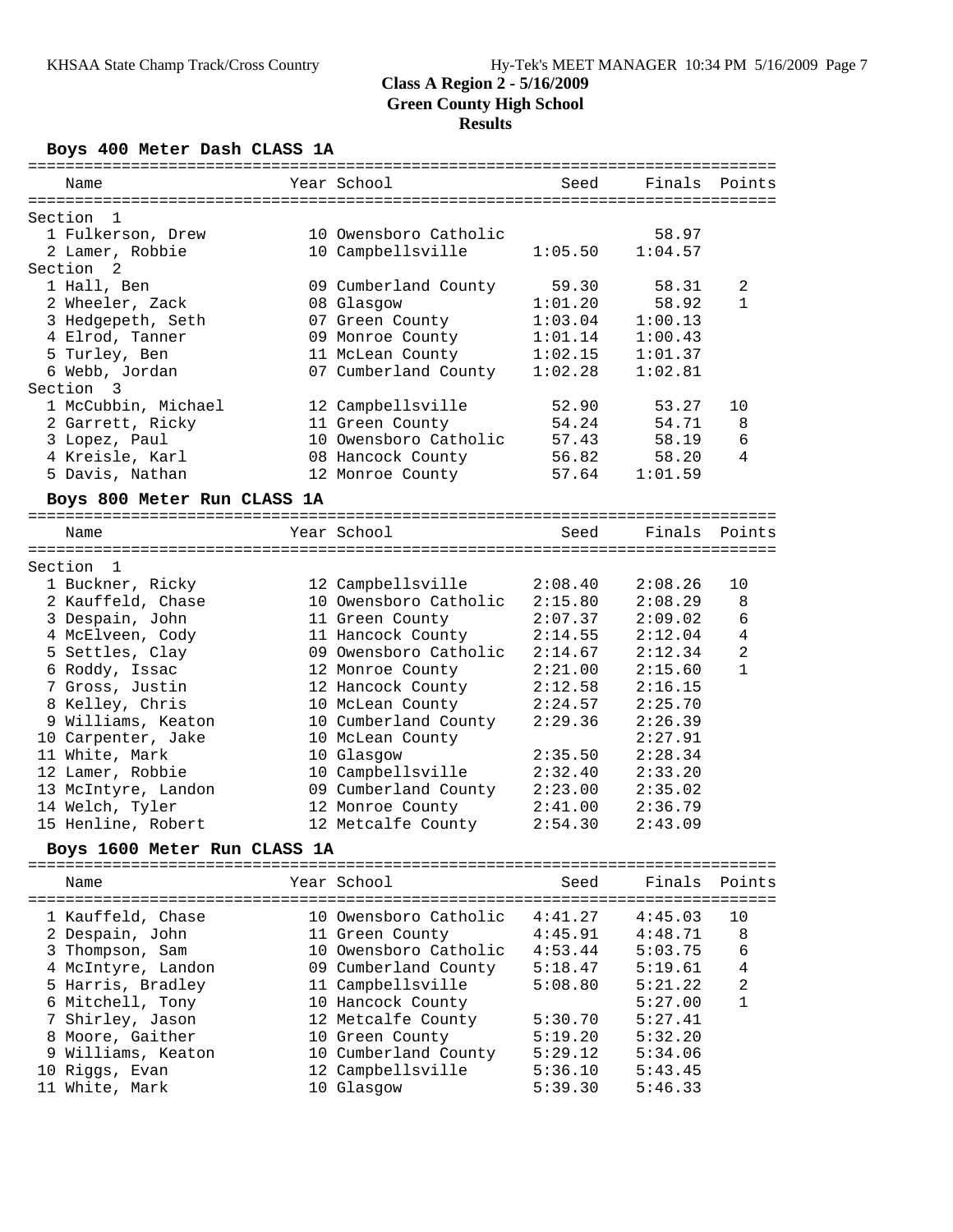| Boys 1600 Meter Run CLASS 1A    |                                |          |          |                |
|---------------------------------|--------------------------------|----------|----------|----------------|
| 12 Marchand, Corey              | 09 Hancock County              | 5:43.12  | 5:49.72  |                |
| 13 Mapes, Joey                  | 10 McLean County               | 7:06.08  | 6:57.89  |                |
| 14 West, Garrett                | 10 McLean County               | 7:10.72  | 7:16.76  |                |
| Boys 3200 Meter Run CLASS 1A    |                                |          |          |                |
| Name                            | Year School                    | Seed     | Finals   | Points         |
| 1 Thompson, Sam                 | 10 Owensboro Catholic          | 10:22.40 | 10:34.59 | 10             |
| 2 Sacco, Dennis                 | 11 Campbellsville              | 11:15.40 | 10:47.87 | 8              |
| 3 Settles, Clay                 | 09 Owensboro Catholic 10:51.82 |          | 10:54.32 | 6              |
| 4 Roddy, Issac                  | 12 Monroe County               | 11:38.00 | 11:33.09 | $\overline{4}$ |
| 5 Patterson, Alex               | 11 Green County                | 11:45.30 | 11:38.70 | $\sqrt{2}$     |
| 6 Riggs, Evan                   | 12 Campbellsville              | 12:25.10 | 11:44.61 | 1              |
| 7 Mitchell, Tony                | 10 Hancock County              | 12:06.20 | 11:52.12 |                |
| 8 Shirley, Jason                | 12 Metcalfe County             | 12:47.30 | 12:05.33 |                |
| 9 Brown, Willie                 | 10 Hancock County              |          | 12:51.50 |                |
| Boys 110 Meter Hurdles CLASS 1A |                                |          |          |                |
| Name                            | Year School                    | Seed     | Finals   | Points         |
| 1 Brandle, Casey                | 09 Hancock County              | 20.61    | 20.69    |                |
| Section 2                       |                                |          |          |                |
| 1 Burcham, Eric                 | 12 Owensboro Catholic          | 16.43    | 16.56    | 10             |
| 2 Bertke, Chris                 | 10 Hancock County              | 16.80    | 16.61    | 8              |
| 3 Burden, David                 | 10 McLean County               | 16.74    | 17.23    | 6              |
| 4 Milby, Bryan                  | 09 Green County                | 19.94    | 19.30    | 4              |
| 5 Sacco, Dennis                 | 11 Campbellsville              | 18.00    | 19.43    | 2              |
| 6 Franey, Ben                   | 10 Owensboro Catholic          | 20.49    | 20.23    | $\mathbf{1}$   |
| Boys 300 Meter Hurdles CLASS 1A |                                |          |          |                |
| Name                            | Year School                    | Seed     | Finals   | Points         |
| Section 1                       |                                |          |          |                |
| 1 Milby, Bryan                  | 09 Green County                | 48.14    | 49.71    |                |
| 2 Shirley, Jason                | 12 Metcalfe County             | 51.30    | 52.77    |                |
| 3 Franey, Ben                   | 10 Owensboro Catholic 53.65    |          | 54.36    |                |
| 4 Baker, Jonathan               | 09 Campbellsville              | 1:05.50  | 59.92    |                |
| Section 2                       |                                |          |          |                |
| 1 Spivey, Kameron               | 11 Cumberland County           | 42.27    | 41.40    | 10             |
| 2 Bertke, Chris                 | 10 Hancock County              | 43.07    | 43.24    | 8              |
| 3 Campbell, Jeffrey             | 12 Green County                | 44.44    | 44.26    | 6              |
| 4 Sacco, Dennis                 | 11 Campbellsville              | 44.80    | 45.58    | 4              |
| 5 Burcham, Eric                 | 12 Owensboro Catholic          | 44.32    | 46.63    | 2              |
| 6 Tindle, David                 | 12 Hancock County              | 47.98    | 47.78    | 1              |
| Boys 4x100 Meter Relay CLASS 1A |                                |          |          |                |
| School                          |                                | Seed     | Finals   | Points         |
| Section<br>$\mathbf{1}$         |                                |          |          |                |
| 1 Monroe County                 |                                | 48.66    | 48.74    | 4              |

1) Kendall, Tanner 10 2) Vickery, Dillion 10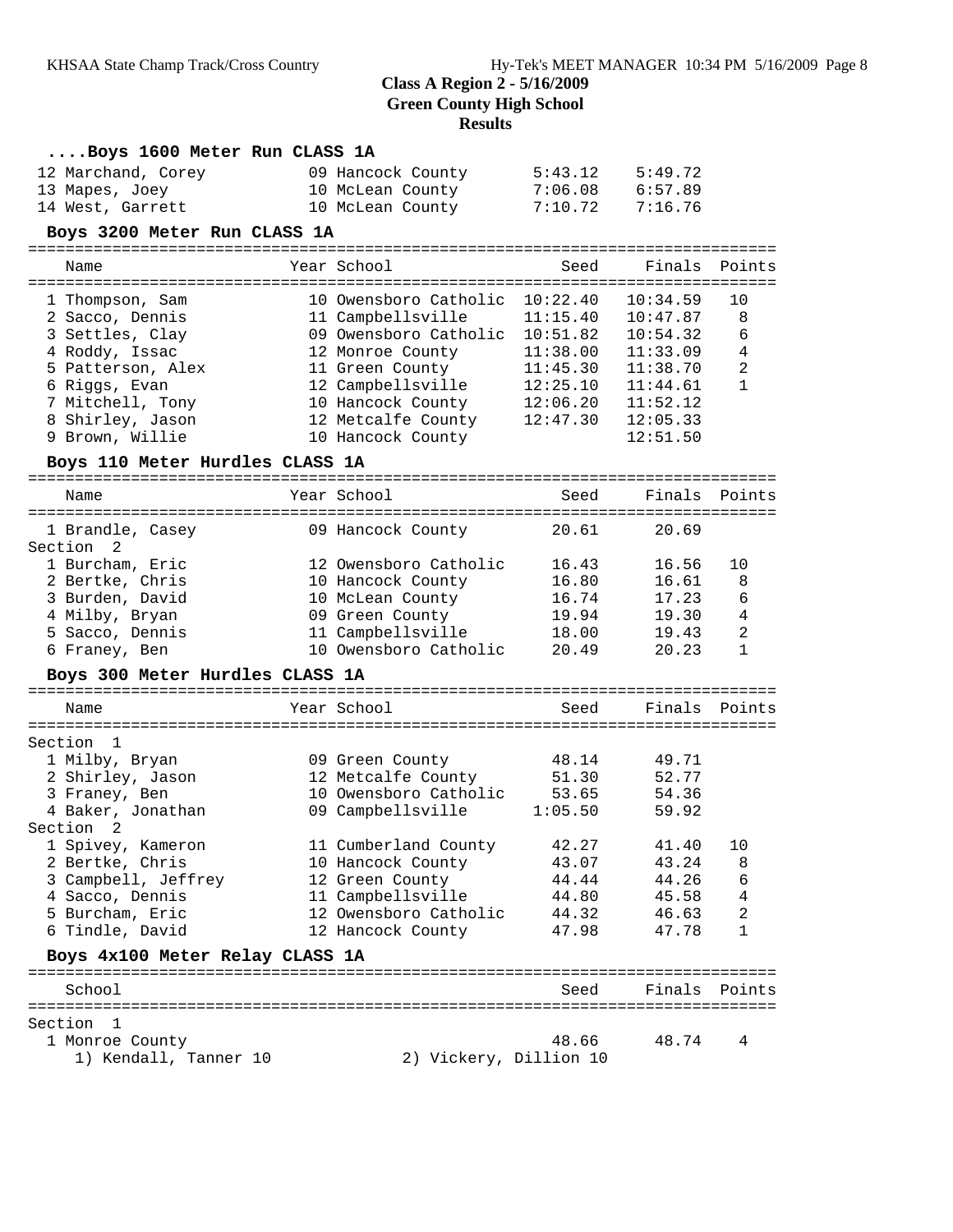# **....Boys 4x100 Meter Relay CLASS 1A**

| 3) Roddy, Issac 12<br>5) Pipkin, Princeton 12  |    | 4) London, Jacob 10<br>6) McMillian, Tyler 11 |               |    |
|------------------------------------------------|----|-----------------------------------------------|---------------|----|
| 2 Campbellsville<br>1) Taylor, James 12        |    | 49.80<br>2) Horn, Jacob 12                    | 52.23         |    |
| 3) Bunch, Doug 12<br>5) Lamer, Robbie 10       | 6) | 4) Novak, Kyle 09                             |               |    |
| 3 Metcalfe County                              |    | 54.10                                         | 55.16         |    |
| 1) Basil, Chris 10                             |    | 2) Blakely, Johnny 11                         |               |    |
| 3) Cowan, Andrew 08                            |    | 4) Rutledge, Austin 08                        |               |    |
| 5) Henline, Robert 12                          | 6) |                                               |               |    |
| Section 2                                      |    |                                               |               |    |
| 1 Glasgow                                      |    | 47.50                                         | 46.99         | 10 |
| 1) Martin, Kain 09                             |    | 2) McCathron, James 09                        |               |    |
| 3) Sublett, Jalen 09                           |    | 4) Whitlow, Terrell 10                        |               |    |
| 5) Bradley, Sammy 09                           | 6) | 47.24                                         | 47.09         | 8  |
| 2 Cumberland County<br>1) Cape, Dylan 10       |    | 2) Hall, Ben 09                               |               |    |
| 3) Huber, Adam 09                              |    | 4) Spivey, Kameron 11                         |               |    |
| 5) Webb, Jordan 07                             |    | 6) Barnes, Colton 12                          |               |    |
| 7) Biggs, Seth 07                              |    | 8) Williams, Keaton 10                        |               |    |
| 3 McLean County                                |    | 48.54                                         | 47.94         | 6  |
| 1) Burden, David 10                            |    | 2) Buergey, Jacob 12                          |               |    |
| 3) Baird, Morgan 10                            |    | 4) Crabtree, Drew 12                          |               |    |
| 5) Kittinger, Garrett 10                       |    | 6) Head, Anthony 10                           |               |    |
| 7) Howard, CJ 11                               |    | 8) Lutz, Jonathan 12                          |               |    |
| 4 Hancock County                               |    | 48.40                                         | 49.08         | 2  |
| 1) Luttrell, Shane 11                          |    | 2) Tindle, David 12                           |               |    |
| 3) Kreisle, Karl 08                            |    | 4) Doyle, Eric 10                             |               |    |
| 5) Bertke, Chris 10                            |    | 6) Wettstain, Zach 12                         |               |    |
| 7) Mittelberg, Ian 12                          | 8) |                                               |               |    |
| 5 Owensboro Catholic                           |    | 47.80                                         | 49.33         | 1  |
| 1) Blincoe, Brad 10                            |    | 2) Dotsey, Alex 10                            |               |    |
| 3) Edwards, Collin 11<br>5) Mahoney, Justin 09 | 6) | 4) Wilson, Jack 10                            |               |    |
| 6 Green County                                 |    | 48.40                                         | 49.53         |    |
| 1) Taylor, Matthew 12                          |    | 2) Stone, John 11                             |               |    |
| 3) Milby, Bryan 09                             |    | 4) Goldsmith, David 12                        |               |    |
| 5) Jaggers, Evan 07                            |    | 6) Hedgepeth, Seth 07                         |               |    |
| 7) Garrett, Ricky 11                           |    | 8) Campbell, Jeffrey 12                       |               |    |
| Boys 4x200 Meter Relay CLASS 1A                |    |                                               |               |    |
|                                                |    |                                               |               |    |
| School                                         |    | Seed                                          | Finals Points |    |
| Section<br>1                                   |    |                                               |               |    |
| 1 Cumberland County                            |    | 1:50.06                                       | 1:44.91       | 2  |
| 1) Lewis, Will 09                              |    | 2) Huber, Adam 09                             |               |    |
| 3) Hall, Ben 09                                |    | 4) Webb, Jordan 07                            |               |    |
| 5) Biggs, Seth 07                              |    | 6) Turner, Jerrod 11                          |               |    |
| 7) McIntyre, Landon 09                         |    | 8) Barnes, Colton 12                          |               |    |
| 2 Glasgow                                      |    | 1:47.70                                       | 1:49.89       |    |
| 1) Lane, CJ 09                                 |    | 2) Martin, Kain 09                            |               |    |
| 3) Wheeler, Zack 08                            |    | 4) McCandles, Nathaniel 08                    |               |    |
| 5) Trigg, Marquez 08                           | 6) |                                               |               |    |
| 3 Metcalfe County                              |    | 2:03.50                                       | 1:55.17       |    |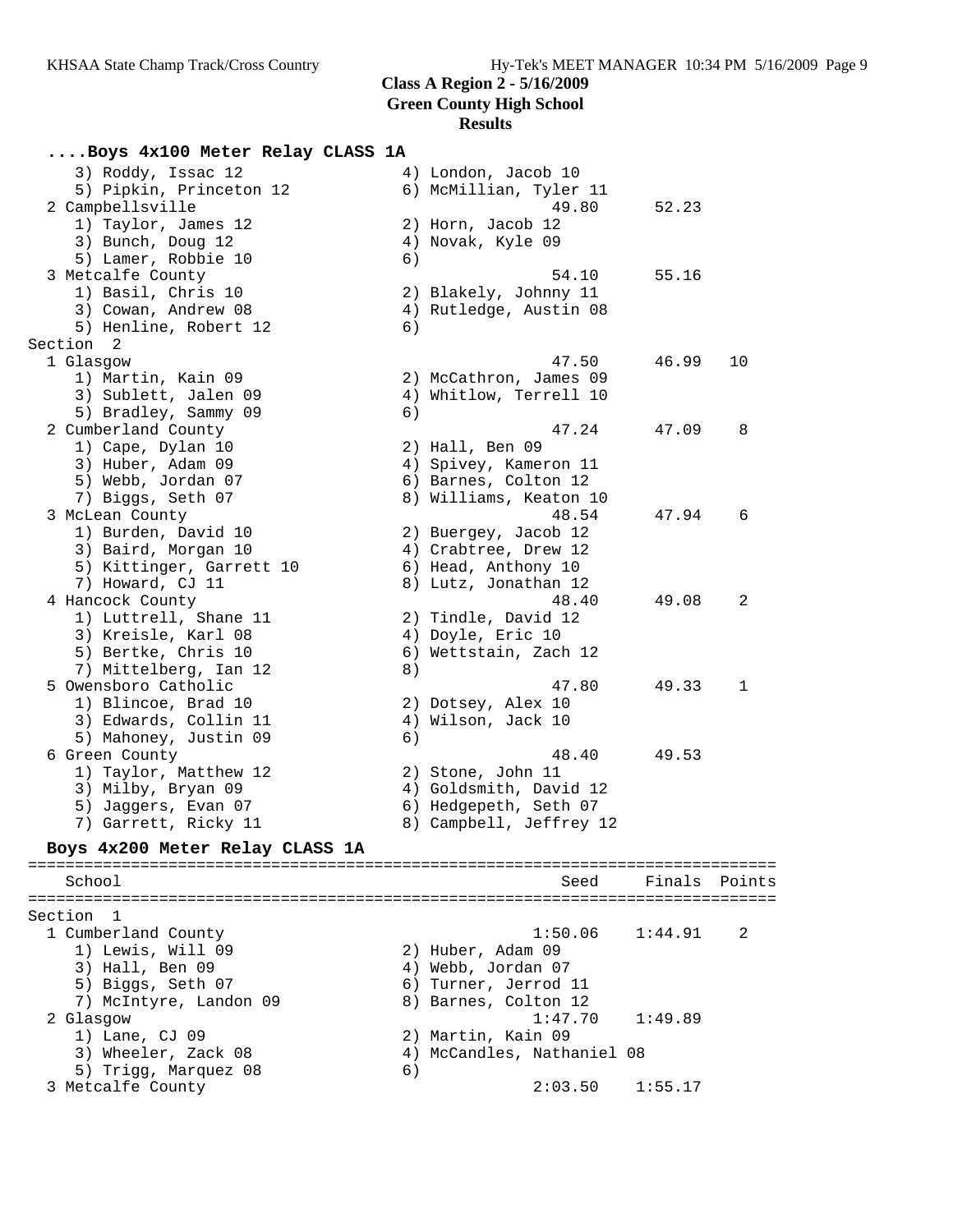# **....Boys 4x200 Meter Relay CLASS 1A**

| 1) Basil, Chris 10              |    | 2) Rutledge, Austin 08  |                 |        |
|---------------------------------|----|-------------------------|-----------------|--------|
| 3) Cowan, Andrew 08             |    | 4) Blakely, Johnny 11   |                 |        |
| 5) Henline, Robert 12           | 6) |                         |                 |        |
| Section 2                       |    |                         |                 |        |
| 1 Green County                  |    | 1:35.90                 | 1:37.52         | 10     |
| 1) Garrett, Ricky 11            |    | 2) Campbell, Jeffrey 12 |                 |        |
| 3) Stone, John 11               |    | 4) Burton, Donovan 09   |                 |        |
| 5) Goldsmith, David 12          |    | 6) Taylor, Matthew 12   |                 |        |
| 7) Jaggers, Evan 07             |    | 8) Hedgepeth, Seth 07   |                 |        |
| 2 Hancock County                |    | 1:39.28                 | 1:40.11         | 8      |
| 1) Wettstain, Zach 12           |    | 2) McElveen, Cody 11    |                 |        |
| 3) Gross, Justin 12             |    | 4) Mittelberg, Ian 12   |                 |        |
| 5) Doyle, Eric 10               |    | 6) Kreisle, Karl 08     |                 |        |
| 7) Luttrell, Shane 11           | 8) |                         |                 |        |
| 3 McLean County                 |    | 1:42.34                 | 1:40.21         | 6      |
| 1) Kittinger, Garrett 10        |    | 2) Buergey, Jacob 12    |                 |        |
| 3) Baird, Morgan 10             |    | 4) Crabtree, Drew 12    |                 |        |
| 5) Burden, David 10             |    | 6) Lutz, Jonathan 12    |                 |        |
| 7) Howard, CJ 11                |    | 8) Head, Anthony 10     |                 |        |
| 4 Owensboro Catholic            |    | 1:43.35                 | 1:40.56         | 4      |
| 1) Bickett, Will 09             |    | 2) Fulkerson, Drew 10   |                 |        |
| 3) Lopez, Paul 10               |    | 4) Edwards, Collin 11   |                 |        |
| 5) Blincoe, Brad 10             |    | 6) Dotsey, Alex 10      |                 |        |
| 7) Mahoney, Justin 09           |    | 8) Wilson, Jack 10      |                 |        |
| 5 Monroe County                 |    | 1:46.03                 | 1:46.17         | 1      |
| 1) Roddy, Issac 12              |    | 2) Davis, Nathan 12     |                 |        |
| 3) McMillian, Tyler 11          |    | 4) Elrod, Tanner 09     |                 |        |
| 5) Deckard, Morgan 12           | 6) |                         |                 |        |
| 6 Campbellsville                |    | 1:35.70                 | 1:46.32         |        |
| 1) Buckner, Ricky 12            |    | 2) Novak, Kyle 09       |                 |        |
| 3) Taylor, James 12             |    | 4) Horn, Jacob 12       |                 |        |
| 5) McCubbin, Michael 12         | 6) |                         |                 |        |
|                                 |    |                         |                 |        |
| Boys 4x400 Meter Relay CLASS 1A |    |                         |                 |        |
| School                          |    | Seed                    | Finals          | Points |
| Section 1                       |    |                         |                 |        |
| 1 Monroe County                 |    | $4.18$ 00               | $4 \cdot 11$ 21 |        |

| 1 Monroe County         | 4:18.00                | 4:11.31 |     |
|-------------------------|------------------------|---------|-----|
| 1) Welch, Tyler 12      | 2) Deckard, Morgan 12  |         |     |
| 3) Davis, Nathan 12     | 4) Elrod, Tanner 09    |         |     |
| 5) London, Jacob 10     | 6)                     |         |     |
| -- Campbellsville       | 4:07.90                | DO      |     |
| 1) Taylor, James 12     | 2) Novak, Kyle 09      |         |     |
| 3) Buckner, Ricky 12    | 4) Lamer, Robbie 10    |         |     |
| Section 2               |                        |         |     |
| 1 Green County          | 3:40.62                | 3:41.28 | 10  |
| 1) Burton, Donovan 09   | 2) Goldsmith, David 12 |         |     |
| 3) Campbell, Jeffrey 12 | 4) Garrett, Ricky 11   |         |     |
| 5) Stone, John 11       | 6) Despain, John 11    |         |     |
| 7) Hedgepeth, Seth 07   | 8)                     |         |     |
| 2 Hancock County        | 3:45.34                | 3:42.11 | - 8 |
| 1) Gross, Justin 12     | 2) Wettstain, Zach 12  |         |     |
| 3) McElveen, Cody 11    | 4) Mittelberg, Ian 12  |         |     |
| 5) Kreisle, Karl 08     | 6) Patton, Jacob 11    |         |     |
|                         |                        |         |     |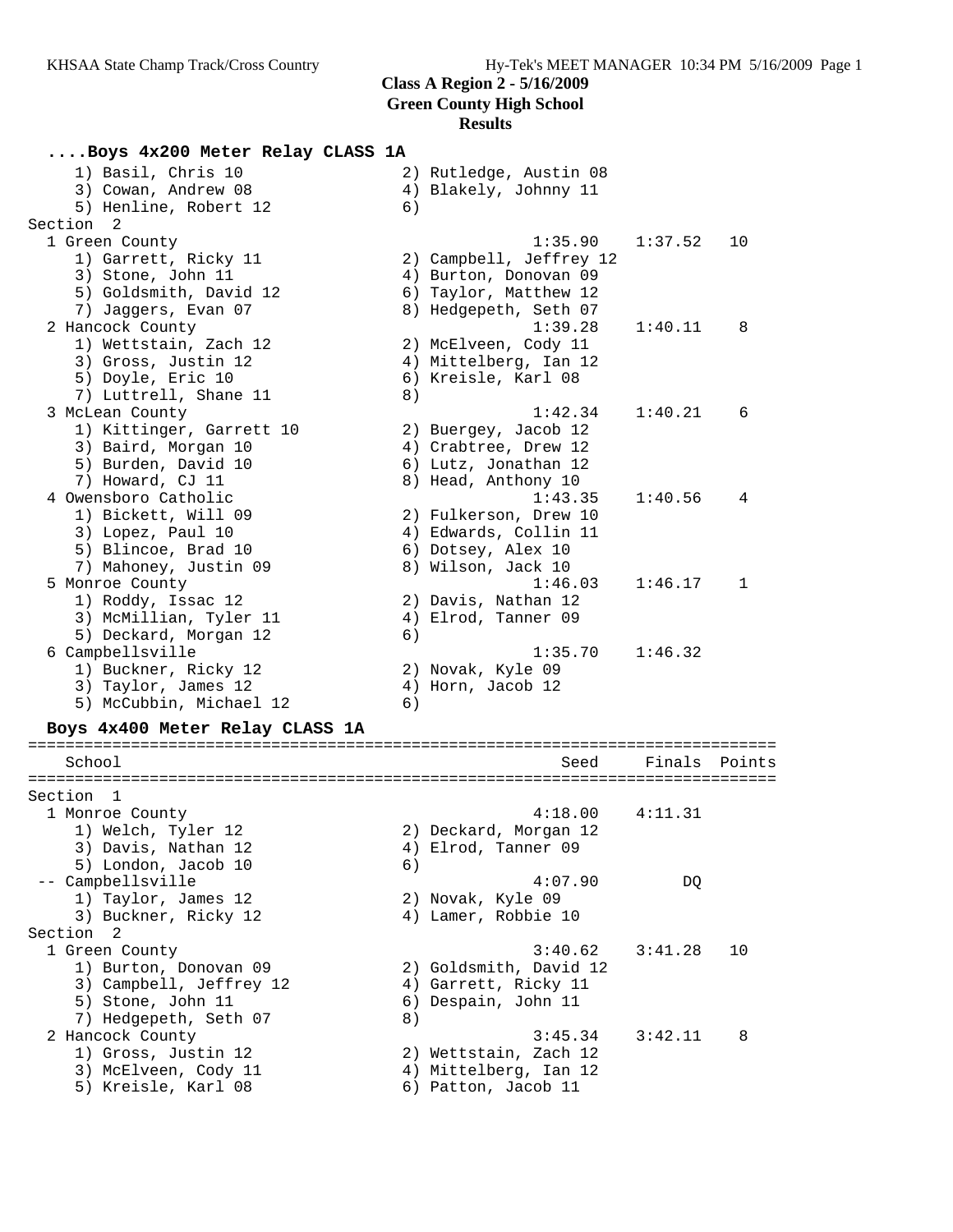#### **....Boys 4x400 Meter Relay CLASS 1A**

| 7) Luttrell, Shane 11  |    | 8) Tindle, David 12      |         |                |
|------------------------|----|--------------------------|---------|----------------|
| 3 Cumberland County    |    | 3:49.28                  | 3:45.93 | 6              |
| 1) Cape, Dylan 10      |    | 2) Hall, Ben 09          |         |                |
| 3) Huber, Adam 09      |    | 4) Spivey, Kameron 11    |         |                |
| 5) Williams, Keaton 10 |    | 6) McIntyre, Landon 09   |         |                |
| 7) Webb, Jordan 07     |    | 8) Barnes, Colton 12     |         |                |
| 4 Glasgow              |    | 3:49.50                  | 3:50.45 | 4              |
| 1) Wheeler, Zack 08    |    | 2) Martin, Kain 09       |         |                |
| 3) McCathron, James 09 |    | 4) Sublett, Jalen 09     |         |                |
| 5) Bradley, Sammy 09   | 6) |                          |         |                |
| 5 McLean County        |    | 4:00.54                  | 3:51.04 | $\overline{2}$ |
| 1) Burden, David 10    |    | 2) Lutz, Jonathan 12     |         |                |
| 3) Baird, Morgan 10    |    | 4) Kittinger, Garrett 10 |         |                |
| 5) Turley, Ben 11      |    | 6) Carpenter, Jake 10    |         |                |
| 7) Buergey, Jacob 12   |    | 8) Kelley, Chris 10      |         |                |
| 6 Owensboro Catholic   |    | 3:56.36                  | 3:52.33 | $\overline{1}$ |
| 1) Settles, Clay 09    |    | 2) Willis, Matt 12       |         |                |
| 3) Fulkerson, Drew 10  |    | 4) Kauffeld, Chase 10    |         |                |
| 5) Burcham, Eric 12    |    | 6) Thompson, Sam 10      |         |                |
| 7) Edwards, Collin 11  |    | 8) Wilson, Jack 10       |         |                |
|                        |    |                          |         |                |

================================================================================

#### **Boys 4x800 Meter Relay CLASS 1A**

 School Seed Finals Points ================================================================================ Section 1 1 Hancock County 8:48.50 8:53.59 10 1) Mittelberg, Ian 12 2) McElveen, Cody 11 3) Wettstain, Zach 12 4) Gross, Justin 12 5) Patton, Jacob 11 6) Tindle, David 12 7) Brown, Willie 10 8) Bertke, Chris 10 2 Owensboro Catholic 9:06.00 9:03.31 8 1) Fulkerson, Drew 10 2) Kauffeld, Chase 10 3) Thompson, Sam 10 4) Settles, Clay 09 5) Lopez, Paul 10 (6) 3 Campbellsville 9:06.00 9:05.90 6 1) Sacco, Dennis 11 2) Riggs, Evan 12 3) Harris, Bradley 11 (4) Buckner, Ricky 12 5) Riggs, Nathan 07 (6) Taylor, Derek 10 4 McLean County 9:47.27 9:23.43 4 1) Lutz, Jonathan 12 2) Kelley, Chris 10 3) Carpenter, Jake 10 4) Kittinger, Garrett 10 5) Baird, Morgan 10 6) Head, Anthony 10 7) Turley, Ben 11 8) 5 Cumberland County 9:33.00 9:26.50 2 1) Webb, Jordan 07 2) Huber, Adam 09 3) McIntyre, Landon 09 4) Williams, Keaton 10 5) Barnes, Colton 12 (6) Lewis, Will 09 7) Hall, Ben 09 8) Biggs, Seth 07 6 Green County 9:07.60 9:29.70 1 1) Garrett, Ricky 11 (2) Moore, Gaither 10 3) Patterson, Alex 11 (4) Despain, John 11 5) Hedgepeth, Seth 07 6) Goldsmith, David 12